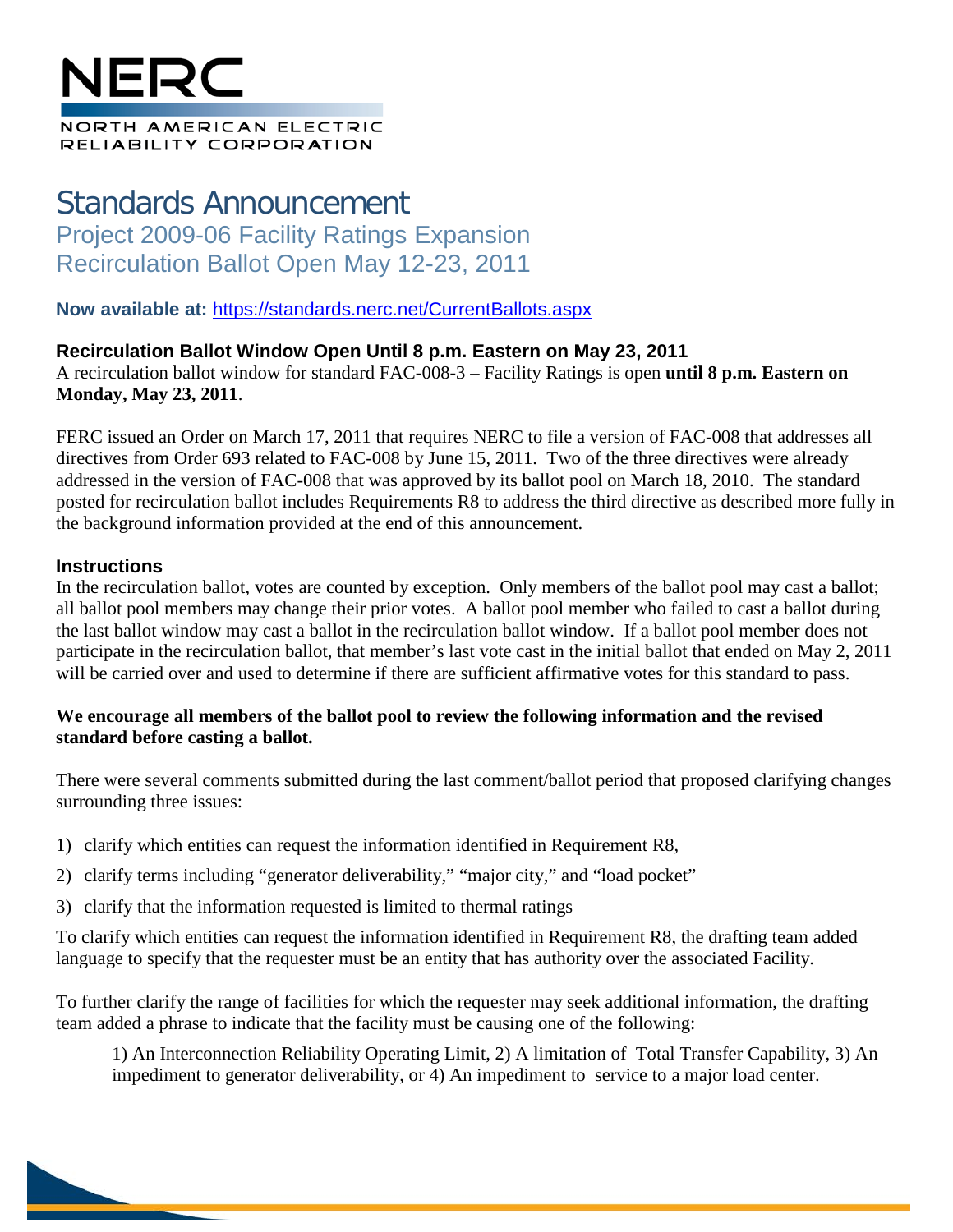With the additional clarity that the requester is limited to an entity with authority over the facility and the additional clarity indicating that the thermal limit must be causing one of the four conditions above, it is clearer that the requester is the entity that determines the impact and should have studies or information to support that impact.

To clarify that the additional information that must be provided under Requirement R8, Part 8.2.2, is limited to thermal ratings of the associated equipment the drafting team changed "Equipment Rating" to "Thermal Rating."

The proposed clarified Requirement R8 is shown below:

Within 30 calendar days (or a later date if specified by the requester), for any requested Facility with a Thermal Rating that limits the use of Facilities under the requester's authority by causing the requester has identified as having any of the following: 1) A an Interconnection Reliability Operating Limit, 2) A limitation ing of Total Transfer Capability, 3) An impediment ng to generator deliverability, or 4) An impediment to impeding service to a major city or load center pocket:

- 8.2.1. Identity of the existing next most limiting equipment of the Facility
- 8.2.2. The Equipment-Thermal Rating for the next most limiting equipment identified in Requirement R8, Part 8.2.1.

The team also corrected some typographical errors in the Measures and made some minor revisions to the VSLs to bring them into closer alignment with the exact language of the associated requirement

Members of the ballot pool associated with this project may log in and submit their votes from the following page:<https://standards.nerc.net/CurrentBallots.aspx>

#### **Next Steps**

Voting results will be posted and announced after the ballot window closes. This standard is scheduled to be submitted to the Board of Trustees, and filed for regulatory approval by June 15, 2011.

### **Background**

The Facility Ratings Standard Drafting Team (FR SDT) has been tasked with creating a requirement to address a Supplemental SAR to address the reliability concerns related to Facility Ratings initially discussed in paragraphs 756 and 771 of FERC's Order 693, and further explained in paragraph 76 of FERC's "Order Denying Rehearing, Denying Clarification, Denying Reconsideration, and Denying Request for a Stay," September 16, 2010. These concerns relate to ensuring broad situational awareness regarding the most limiting elements of Facilities.

In Order 693, FERC explained in paragraph 756:

"…The Commission's proposed modification would require identifying and documenting the limiting component for all facilities and the increase in rating if that component were no longer the most limiting component; in other words, the rating based on the second-most limiting component. The Commission further clarifies that this Reliability Standard will require this additional thermal rating information only for those facilities for which thermal ratings cause the following: (1) an IROL; (2) a limitation of TTC; (3) an impediment to generation deliverability or (4) an impediment to service to major cities or load pockets."